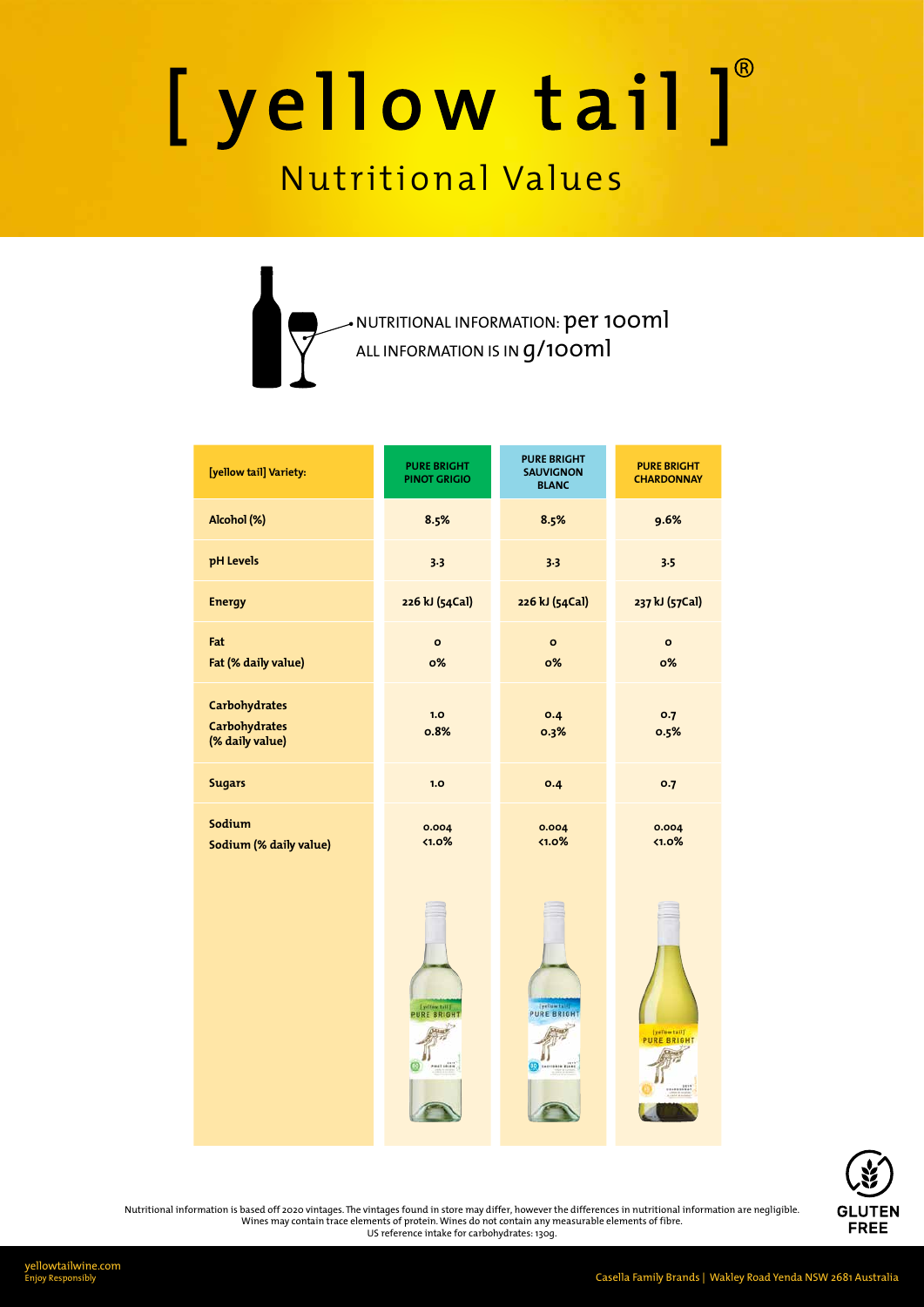| [yellow tail] Variety:                                          | <b>BUBBLES</b>     | <b>PINK</b><br><b>BUBBLES</b> |
|-----------------------------------------------------------------|--------------------|-------------------------------|
| Alcohol (%)                                                     | 11.5%              | 11.5%                         |
| pH Levels                                                       | 3.5                | 3.5                           |
| <b>Energy</b>                                                   | 315 kJ (75Cal)     | 302 kJ (72Cal)                |
| Fat<br>Fat (% daily value)                                      | $\mathbf{o}$<br>0% | $\mathbf{o}$<br>0%            |
| <b>Carbohydrates</b><br><b>Carbohydrates</b><br>(% daily value) | 1.9<br>1.4%        | 1.9<br>1.4%                   |
| <b>Sugars</b>                                                   | 1.9                | 1.9                           |
| Sodium<br>Sodium (% daily value)                                | 0.004<br>$1.0\%$   | 0.004<br>$1.0\%$              |









yellowtailwine.com

Casella Family Brands | Wakley Road Yenda NSW 2681 Australia

## [yellow tail]®

### Nutritional Values

NUTRITIONAL INFORMATION:  $\operatorname{\textsf{per}}$  100 $\operatorname{\textsf{ml}}$ ALL INFORMATION IS IN  $g/\mathfrak{1}$ OO $\mathfrak{m} \mathfrak{l}$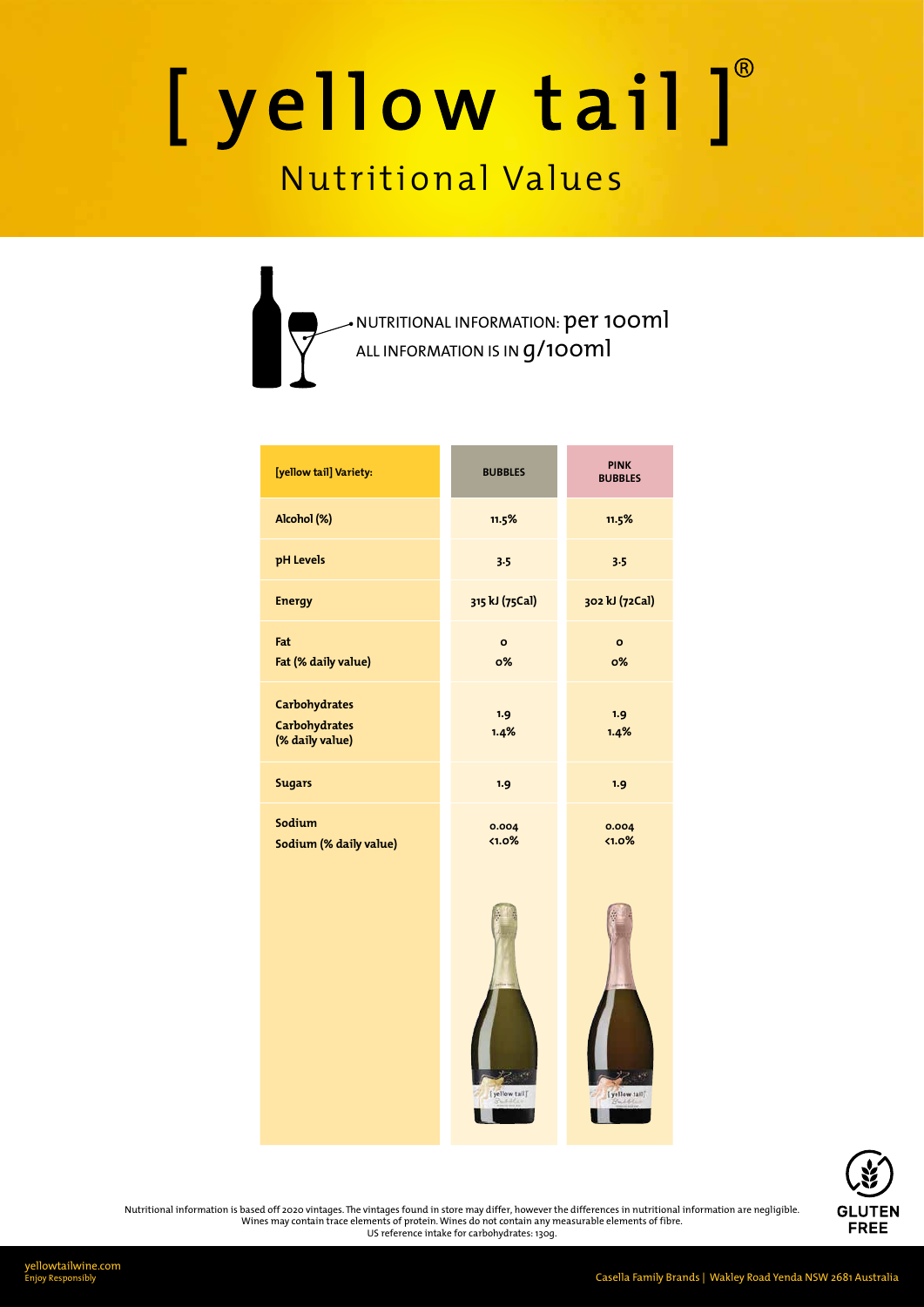yellowtailwine.com

Casella Family Brands | Wakley Road Yenda NSW 2681 Australia

| [yellow tail] Variety:                                          | <b>MOSCATO</b>     | <b>PINK</b><br><b>MOSCATO</b> | <b>SAUVIGNON</b><br><b>BLANC</b> | <b>RIESLING</b>   | <b>SEMILLON</b><br><b>SAUVIGNON</b><br><b>BLANC</b> | <b>PINOT GRIGIO</b>  |
|-----------------------------------------------------------------|--------------------|-------------------------------|----------------------------------|-------------------|-----------------------------------------------------|----------------------|
| Alcohol (%)                                                     | 7.5%               | 7.5%                          | 11.5%                            | 11.5%             | 11.5%                                               | 11.5%                |
| pH Levels                                                       | 3.3                | 3.4                           | 3.3                              | 3.1               | 3.3                                                 | 3.3                  |
| <b>Energy</b>                                                   | 298 kJ<br>(71Cal)  | 298 kJ<br>(71Cal)             | 304 kJ<br>(72Cal)                | 294 kJ<br>(70Cal) | 275 kJ<br>(66Cal)                                   | 304 kJ<br>(72Cal)    |
| Fat<br>Fat (% daily value)                                      | $\mathbf{o}$<br>0% | $\mathbf{o}$<br><b>o%</b>     | $\mathbf{o}$<br>0%               | $\circ$<br>0%     | $\mathbf{o}$<br>0%                                  | $\mathbf{o}$<br>0%   |
| <b>Carbohydrates</b><br><b>Carbohydrates</b><br>(% daily value) | 6.5<br>5%          | 6.5<br>5%                     | 0.4<br>0.3%                      | 1.4<br>1.1%       | O.3<br>0.3%                                         | $\mathbf{1}$<br>0.8% |
| <b>Sugars</b>                                                   | 6.5                | 6.5                           | 0.4                              | 1.4               | O.3                                                 | 0.9                  |
| Sodium<br>Sodium (% daily value)                                | 0.004<br>$1.0\%$   | 0.004<br>$1.0\%$              | 0.004<br>$1.0\%$                 | 0.004<br>$1.0\%$  | 0.004<br>$1.0\%$                                    | 0.004<br>$1.0\%$     |





## [yellow tail]®

### Nutritional Values

NUTRITIONAL INFORMATION:  $\operatorname{\textsf{per}}$  100 $\operatorname{\textsf{ml}}$ ALL INFORMATION IS IN  $g/\mathfrak{1}$ OO $\mathfrak{m} \mathfrak{l}$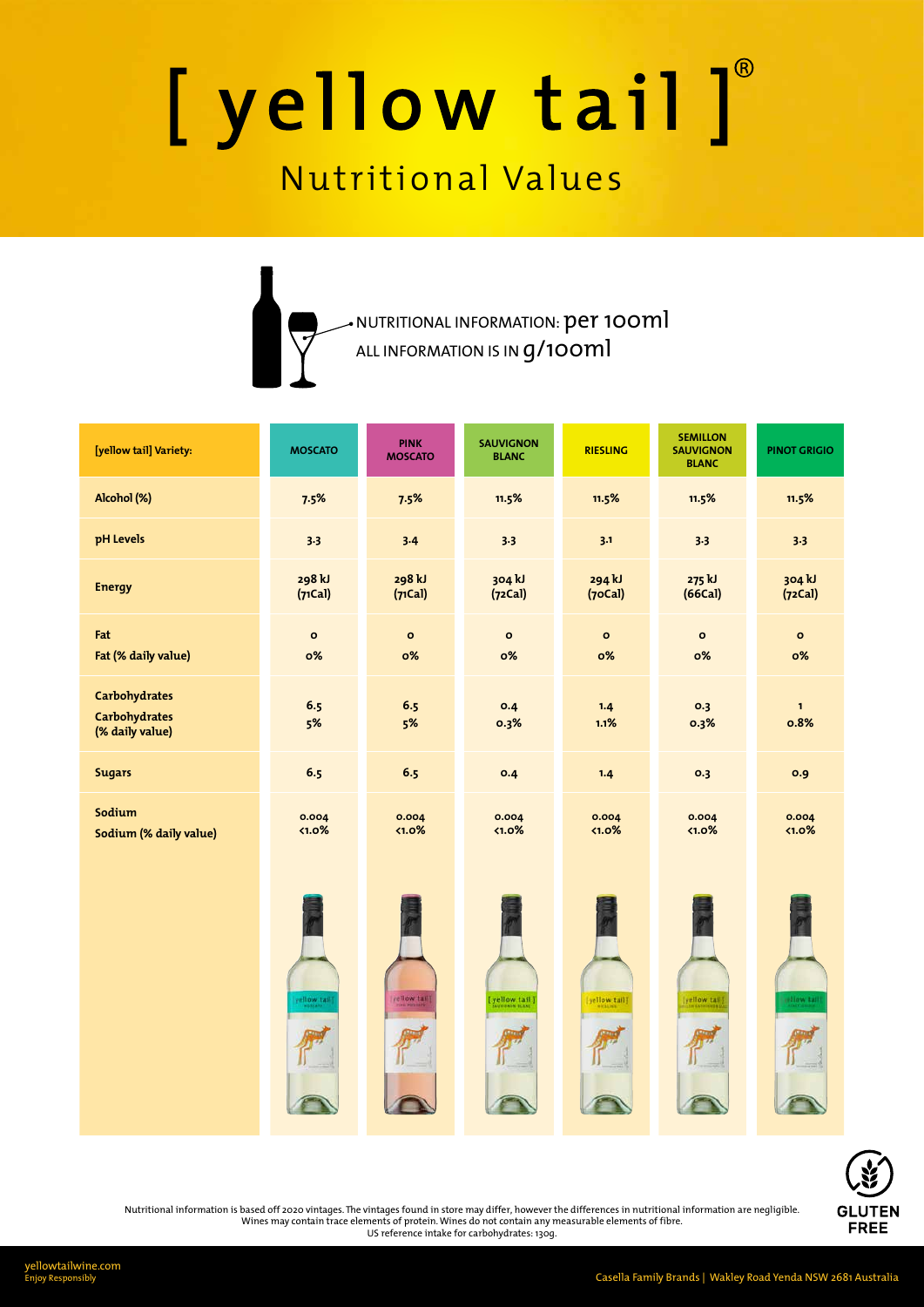| [yellow tail] Variety:                                          | <b>CHARDONNAY</b>    | <b>SUPER CRISP</b><br><b>CHARDONNAY</b> | <b>SANGRIA</b><br><b>BLANCO</b> |  |
|-----------------------------------------------------------------|----------------------|-----------------------------------------|---------------------------------|--|
| Alcohol (%)                                                     | 13%                  | 11.5%                                   | 10%                             |  |
| pH Levels                                                       | 3.5                  | 3.3                                     | 3.2                             |  |
| <b>Energy</b>                                                   | 321 kJ<br>$(77$ Cal) | 284 kJ<br>(68Cal)                       | 339 kJ<br>(81Cal)               |  |
| Fat<br>Fat (% daily value)                                      | $\mathbf{o}$<br>0%   | $\mathbf{o}$<br>0%                      | $\mathbf{o}$<br>0%              |  |
| <b>Carbohydrates</b><br><b>Carbohydrates</b><br>(% daily value) | 0.7<br>0.5%          | 0.4<br>0.3%                             | 6<br>4.6%                       |  |
| <b>Sugars</b>                                                   | 0.7                  | 0.4                                     | 6                               |  |
| Sodium<br>Sodium (% daily value)                                | 0.004<br><1.0%       | 0.004<br>$1.0\%$                        | 0.004<br>$1.0\%$                |  |







yellowtailwine.com

Casella Family Brands | Wakley Road Yenda NSW 2681 Australia

## [yellow tail]

### Nutritional Values

NUTRITIONAL INFORMATION:  $\operatorname{\textsf{per}}$  100 $\operatorname{\textsf{ml}}$ ALL INFORMATION IS IN  $g/\mathfrak{1}$ OO $\mathfrak{m} \mathfrak{l}$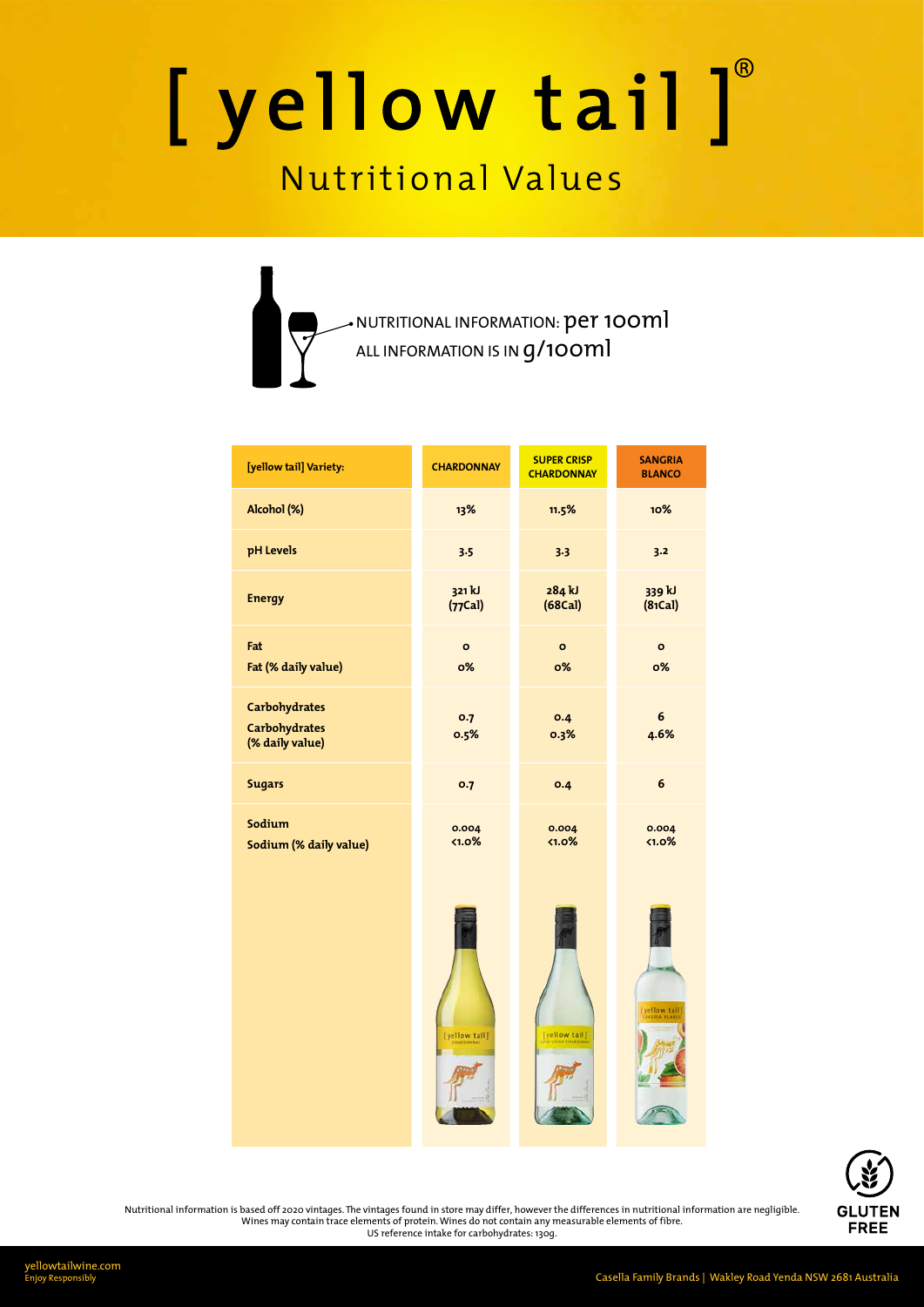| [yellow tail] Variety:                                          | <b>ROSÉ</b>        | <b>PINOT NOIR</b>         | <b>MERLOT</b>             | <b>SHIRAZ</b>      | <b>SHIRAZ</b><br><b>CABERNET</b> | <b>CABERNET</b><br><b>MERLOT</b> | <b>CABERNET</b><br><b>SAUVIGNON</b> |
|-----------------------------------------------------------------|--------------------|---------------------------|---------------------------|--------------------|----------------------------------|----------------------------------|-------------------------------------|
| Alcohol (%)                                                     | 12%                | 13.5%                     | 13.5%                     | 13.5%              | 13.5%                            | 13.5%                            | 13.5%                               |
| pH Levels                                                       | 3.4                | 3.6                       | 3.6                       | 3.6                | 3.6                              | 3.6                              | 3.6                                 |
| <b>Energy</b>                                                   | 294 kJ<br>(70Cal)  | 348 kJ<br>(83Cal)         | 339 kJ<br>(81Cal)         | 340 kJ<br>(81Cal)  | 341 kJ<br>(82Cal)                | 343 kJ<br>(82Cal)                | 337 kJ<br>(8oCal)                   |
| Fat<br>Fat (% daily value)                                      | $\mathbf{o}$<br>0% | $\mathbf{o}$<br><b>o%</b> | $\mathbf{o}$<br><b>o%</b> | $\mathbf{o}$<br>0% | $\mathbf{o}$<br><b>o%</b>        | $\mathbf{o}$<br><b>o%</b>        | $\mathbf{o}$<br><b>o%</b>           |
| <b>Carbohydrates</b><br><b>Carbohydrates</b><br>(% daily value) | 0.7<br>0.5%        | 0.7<br>0.5%               | 0.8<br>0.6%               | 0.8<br>0.6%        | <b>o.8</b><br>0.6%               | 0.8<br>0.6%                      | 0.8<br>0.6%                         |
| <b>Sugars</b>                                                   | 0.7                | 0.7                       | 0.8                       | 0.8                | <b>o.8</b>                       | 0.8                              | 0.8                                 |
| Sodium<br>Sodium (% daily value)                                | 0.004<br>$1.0\%$   | 0.004<br>$\langle 1.0\%$  | 0.004<br>$1.0\%$          | 0.004<br>$1.0\%$   | 0.004<br>$1.0\%$                 | 0.004<br>$1.0\%$                 | 0.004<br>$1.0\%$                    |





### [yellow tail]®

### Nutritional Values



Nutritional information is based off 2020 vintages. The vintages found in store may differ, however the differences in nutritional information are negligible. Wines may contain trace elements of protein. Wines do not contain any measurable elements of fibre. US reference intake for carbohydrates: 130g.

yellowtailwine.com<br>Enjoy Responsibly

Casella Family Brands | Wakley Road Yenda NSW 2681 Australia